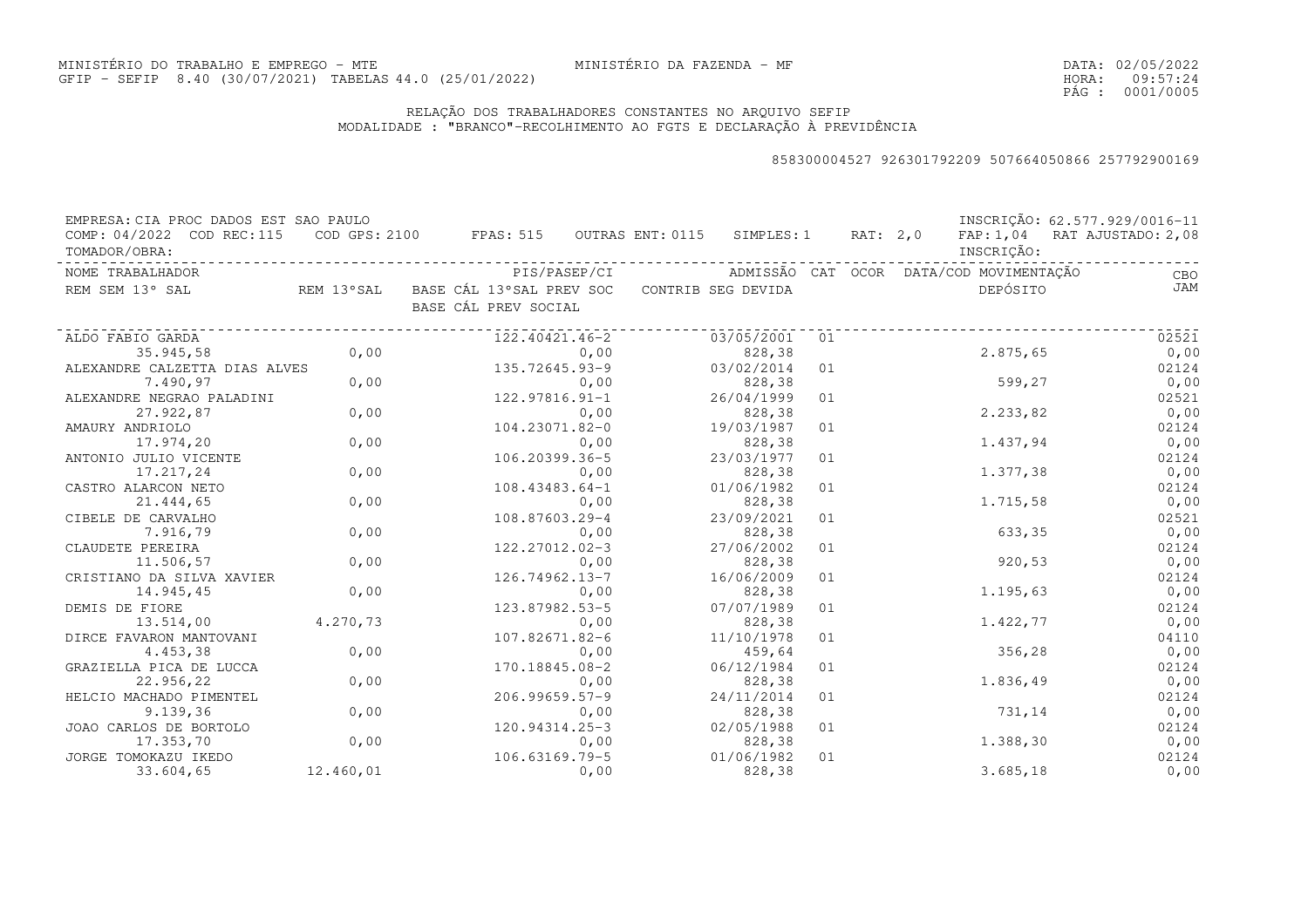DATA:02/05/2022HORA: PÁG : 09:57:24 0002/0005

#### RELAÇÃO DOS TRABALHADORES CONSTANTES NO ARQUIVO SEFIPMODALIDADE : "BRANCO"-RECOLHIMENTO AO FGTS E DECLARAÇÃO À PREVIDÊNCIA

| EMPRESA: CIA PROC DADOS EST SAO PAULO<br>COMP: 04/2022 COD REC:115 COD GPS: 2100 FPAS: 515 OUTRAS ENT: 0115 SIMPLES: 1 RAT: 2,0 FAP: 1,04 RAT AJUSTADO: 2,08<br>TOMADOR/OBRA: |           |                                                        |            |    |  | INSCRIÇÃO: | INSCRIÇÃO: 62.577.929/0016-11 |
|-------------------------------------------------------------------------------------------------------------------------------------------------------------------------------|-----------|--------------------------------------------------------|------------|----|--|------------|-------------------------------|
| NOME TRABALHADOR                                                                                                                                                              |           |                                                        |            |    |  |            | <b>CBO</b>                    |
| REM SEM 13° SAL                                                                                                                                                               |           | REM 13°SAL BASE CÁL 13°SAL PREV SOC CONTRIB SEG DEVIDA |            |    |  | DEPÓSITO   | <b>JAM</b>                    |
|                                                                                                                                                                               |           | BASE CÁL PREV SOCIAL                                   |            |    |  |            |                               |
| JOSE LUIZ GONCALVES                                                                                                                                                           |           | 120.68831.62-9                                         | 03/03/1986 | 01 |  |            | 02124                         |
| 14.612,67                                                                                                                                                                     | 0,00      | 0,00                                                   | 828,38     |    |  | 1.169,02   | 0,00                          |
| KAZUAKI HIROTA                                                                                                                                                                |           | 100.27167.81-7                                         | 22/04/2009 | 01 |  |            | 02124                         |
| 14.447,70                                                                                                                                                                     | 0,00      | 0,00                                                   | 828,38     |    |  | 1.155, 82  | 0,00                          |
| KEILA MOURA GRACA                                                                                                                                                             |           | 124.31486.15-1                                         | 24/06/2002 | 01 |  |            | 03513                         |
| 5.476,44                                                                                                                                                                      | 0,00      | 0,00                                                   | 602,87     |    |  | 438,11     | 0,00                          |
| LIDIA ROSENFELD                                                                                                                                                               |           | 170.15967.36-5                                         | 01/06/1982 | 01 |  |            | 02124                         |
| 22.874,28                                                                                                                                                                     | 0,00      | 0,00                                                   | 828,38     |    |  | 1.829,94   | 0,00                          |
| LUCIANA DA SILVA                                                                                                                                                              |           | 126.05678.85-9                                         | 10/05/2012 | 01 |  |            | 02124                         |
| 7.788,51                                                                                                                                                                      | 0,00      | 0,00                                                   | 828,38     |    |  | 623,08     | 0,00                          |
| MAURO ABUD                                                                                                                                                                    |           | 122.00503.90-5                                         | 05/07/1982 | 01 |  |            | 02124                         |
| 23.473,31                                                                                                                                                                     | 0,00      | 0,00                                                   | 828,38     |    |  | 1.877,87   | 0,00                          |
| PAULO EDUARDO PATRICIO VASCONCELLOS                                                                                                                                           |           | 170.14970.54-0                                         | 26/01/1982 | 01 |  |            | 02124                         |
| 21.608,97                                                                                                                                                                     | 0,00      | 0,00                                                   | 828,38     |    |  | 1.728,71   | 0,00                          |
| REGINALDO REZENDE                                                                                                                                                             |           | 103.74533.69-2                                         | 29/01/1979 | 01 |  |            | 02124                         |
| 41.047,36                                                                                                                                                                     | 0,00      | 0,00                                                   | 828,38     |    |  | 3.283,79   | 0,00                          |
| RICARDO PEREIRA TAVARES                                                                                                                                                       |           | 125.01102.10-1                                         | 03/05/2012 | 01 |  |            | 02124                         |
| 12.167,92                                                                                                                                                                     | 0,00      | 0,00                                                   | 828,38     |    |  | 973,43     | 0,00                          |
| RUBEN PATERSON DE AZEVEDO PONTES                                                                                                                                              |           | 128.92406.72-4                                         | 02/12/2008 | 01 |  |            | 02124                         |
| 10.871,26                                                                                                                                                                     | 0,00      | 0,00                                                   | 828,38     |    |  | 869,70     | 0,00                          |
| SANDRA AVELINO DE FARIAS                                                                                                                                                      |           | 106.09015.21-1                                         | 17/06/1986 | 01 |  |            | 04110                         |
| 2.997,47                                                                                                                                                                      | 0,00      | 0,00                                                   | 268,69     |    |  | 239,80     | 0,00                          |
| SHEILA MARINHO MENDONCA                                                                                                                                                       |           | 201.15401.85-1                                         | 05/11/2014 | 01 |  |            | 02124                         |
| 8.114,25                                                                                                                                                                      | 0,00      | 0,00                                                   | 828,38     |    |  | 649,14     | 0,00                          |
| SIDNEY MORILHAS                                                                                                                                                               |           | 170.02051.08-1                                         | 12/05/1989 | 01 |  |            | 02124                         |
| 45.751,17                                                                                                                                                                     | 14.458,39 | 0,00                                                   | 828,38     |    |  | 4.816,76   | 0,00                          |
| SUELI DE OLIVEIRA LOPES MENDONCA                                                                                                                                              |           | 170.22299.28-3                                         | 03/10/1988 | 01 |  |            | 02124                         |
| 22.857,63                                                                                                                                                                     | 0,00      | 0,00                                                   | 828,38     |    |  | 1.828,61   | 0,00                          |
| WALTER ROCHA MARMO JUNIOR                                                                                                                                                     |           | $105.56179.71 - 1$                                     | 29/08/1978 | 01 |  |            | 02124                         |
| 17.494,18                                                                                                                                                                     | 0,00      | 0,00                                                   | 828,38     |    |  | 1.399,54   | 0,00                          |
| TOTAIS DA EMPRESA/TOMADOR                                                                                                                                                     |           |                                                        |            |    |  |            |                               |
| 534.968,75                                                                                                                                                                    | 31.189,13 | 0,00                                                   | 23.697,46  |    |  | 45.292,63  | 0,00                          |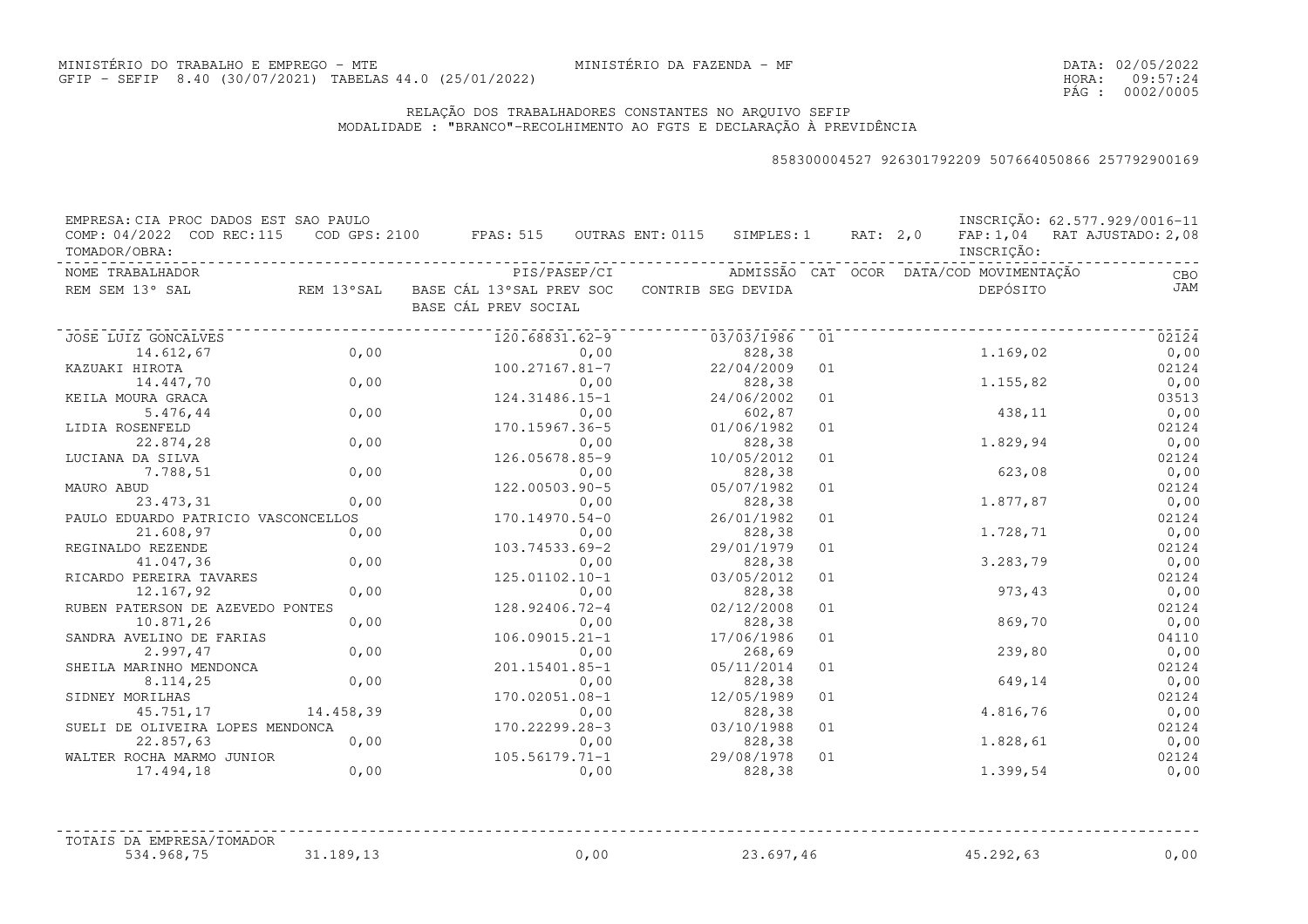MINISTÉRIO DO TRABALHO E EMPREGO - MTEGFIP - SEFIP 8.40 (30/07/2021) TABELAS44.0 (25/01/2022)

MINISTÉRIO DA FAZENDA - MF

DATA:02/05/2022HORA: PÁG : 09:57:24 0003/0005

# RELAÇÃO DOS TRABALHADORES CONSTANTES NO ARQUIVO SEFIP

RESUMO DO FECHAMENTO - EMPRESA

MODALIDADE : "BRANCO"-RECOLHIMENTO AO FGTS E DECLARAÇÃO À PREVIDÊNCIA

| EMPRESA: CIA PROC DADOS EST SAO PAULO<br>COMP: 04/2022 COD REC:115<br>TOMADOR/OBRA: |                       | COD GPS: 2100       | FPAS: 515 | N° DE CONTROLE: BksqBHd19TE0000-6<br>OUTRAS ENT: 0115 | SIMPLES: 1     | RAT: 2,0          | N° AROUIVO: DaMOOKOuMsh0000-4<br>INSCRIÇÃO: 62.577.929/0016-11<br>FAP: 1,04 RAT AJUSTADO: 2,08<br>INSCRIÇÃO: |         |
|-------------------------------------------------------------------------------------|-----------------------|---------------------|-----------|-------------------------------------------------------|----------------|-------------------|--------------------------------------------------------------------------------------------------------------|---------|
| LOGRADOURO:                                                                         | BRIGADEIRO TOBIAS 527 |                     |           |                                                       | BAIRRO: CENTRO |                   | CNAE PREPONDERANTE                                                                                           | 6311900 |
| CIDADE: SAO PAULO                                                                   |                       | UF: SP              |           | CEP: 01032-902                                        |                |                   | CNAE:                                                                                                        | 6311900 |
| CAT                                                                                 | OUANT                 | REMUNERAÇÃO SEM 13° |           | REMUNERAÇÃO 13°                                       |                | BASE CÁL PREV SOC | BASE CÁL 13° PREV SOC                                                                                        |         |
| 01                                                                                  | 30                    | 534.968,75          |           | 31.189,13                                             |                | 534.968,75        |                                                                                                              | 0,00    |
| TOTAIS:                                                                             | 30                    | 534.968,75          |           | 31.189,13                                             |                | 534.968,75        |                                                                                                              | 0,00    |
|                                                                                     |                       |                     |           |                                                       |                |                   |                                                                                                              |         |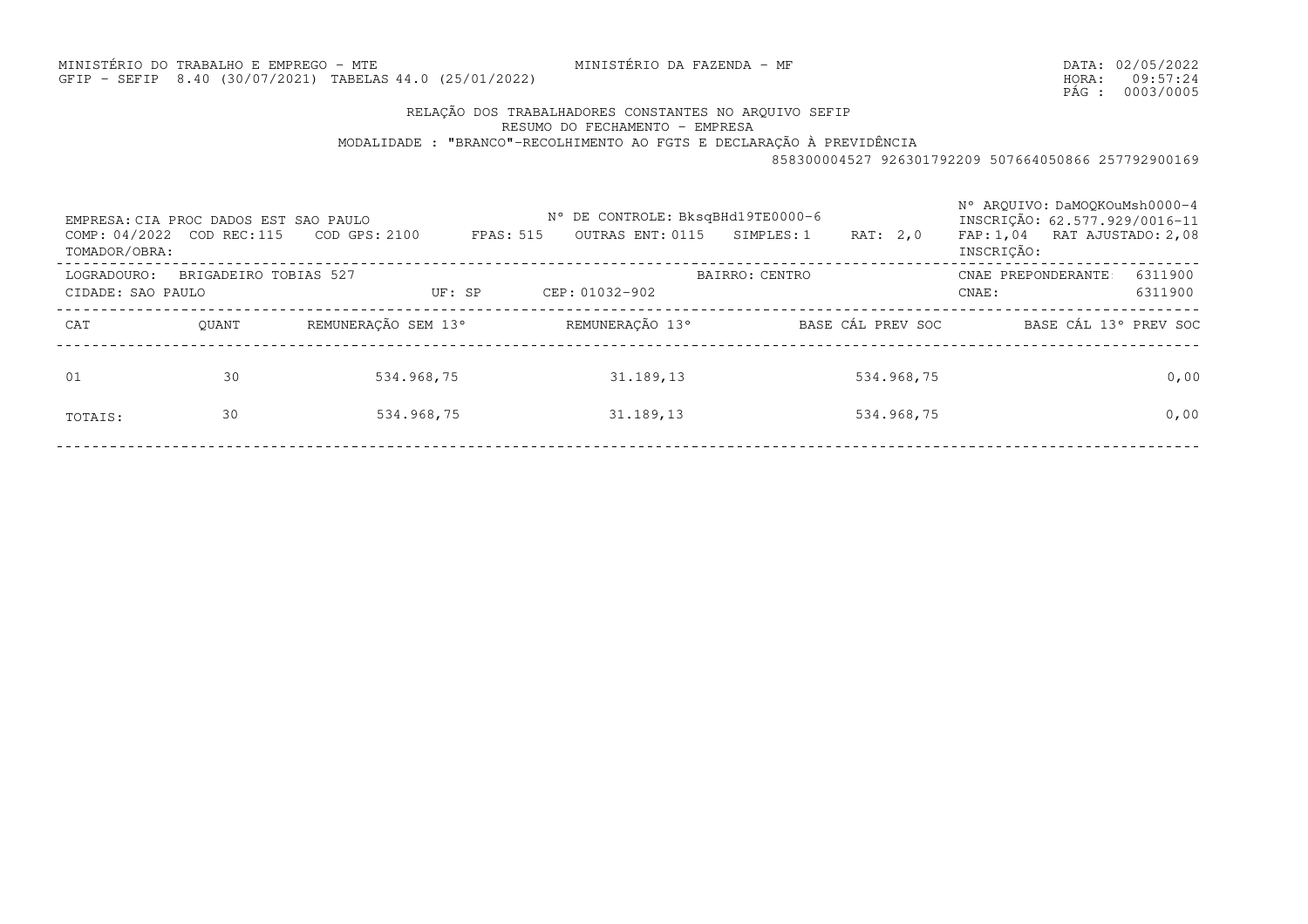## MINISTÉRIO DO TRABALHO E EMPREGO - MTEGFIP - SEFIP 8.40 (30/07/2021) TABELAS44.0 (25/01/2022)

MINISTÉRIO DA FAZENDA - MF

DATA:02/05/2022HORA: PÁG : 09:57:24 0004/0005

### RELAÇÃO DOS TRABALHADORES CONSTANTES NO ARQUIVO SEFIP

RESUMO DO FECHAMENTO - EMPRESAFGTS

| EMPRESA: CIA PROC DADOS EST SAO PAULO<br>COMP: 04/2022 COD REC:115<br>TOMADOR/OBRA: | COD GPS: 2100 FPAS: 515           |                       | N° DE CONTROLE: BksqBHd19TE0000-6 | OUTRAS ENT: 0115 SIMPLES: 1 | RAT: 2,0                | N° AROUIVO: DaMOOKOuMsh0000-4<br>INSCRIÇÃO: 62.577.929/0016-11<br>FAP: 1,04 RAT AJUSTADO: 2,08<br>INSCRIÇÃO: |                |
|-------------------------------------------------------------------------------------|-----------------------------------|-----------------------|-----------------------------------|-----------------------------|-------------------------|--------------------------------------------------------------------------------------------------------------|----------------|
| LOGRADOURO: BRIGADEIRO TOBIAS 527                                                   |                                   |                       |                                   | BAIRRO: CENTRO              |                         | CNAE PREPONDERANTE 6311900                                                                                   |                |
| CIDADE: SAO PAULO                                                                   |                                   | UF: SP CEP: 01032-902 |                                   |                             |                         | CNAE :                                                                                                       | 6311900        |
| MODALIDADE: "Branco"-RECOLHIMENTO AO FGTS E DECLARAÇÃO À PREVIDÊNCIA                | _________________________________ |                       |                                   |                             |                         |                                                                                                              |                |
|                                                                                     |                                   |                       | $FGTS - 8%$                       |                             |                         |                                                                                                              |                |
| REMUNERAÇÃO SEM 13° SALÁRIO                                                         |                                   |                       | 534.968,75                        |                             |                         |                                                                                                              |                |
| REMUNERAÇÃO 13° SALARIO                                                             |                                   |                       | 31.189,13                         |                             |                         |                                                                                                              |                |
| <b>OUANTIDADE TRABALHADORES</b>                                                     |                                   |                       | 30                                |                             |                         |                                                                                                              |                |
| VALORES DO FGTS<br>DATA DE RECOLHIMENTO ATÉ 07/05/2022                              |                                   |                       |                                   |                             |                         |                                                                                                              |                |
| DEPÓSITO FGTS                                                                       | ENCARGOS FGTS                     |                       | CONTRIB SOCIAL                    |                             | ENCARGOS CONTRIB SOCIAL |                                                                                                              | TOTAL RECOLHER |
| 45.292,63                                                                           | 0,00                              |                       | 0,00                              |                             | 0,00                    |                                                                                                              | 45.292,63      |
|                                                                                     |                                   |                       |                                   |                             |                         |                                                                                                              |                |